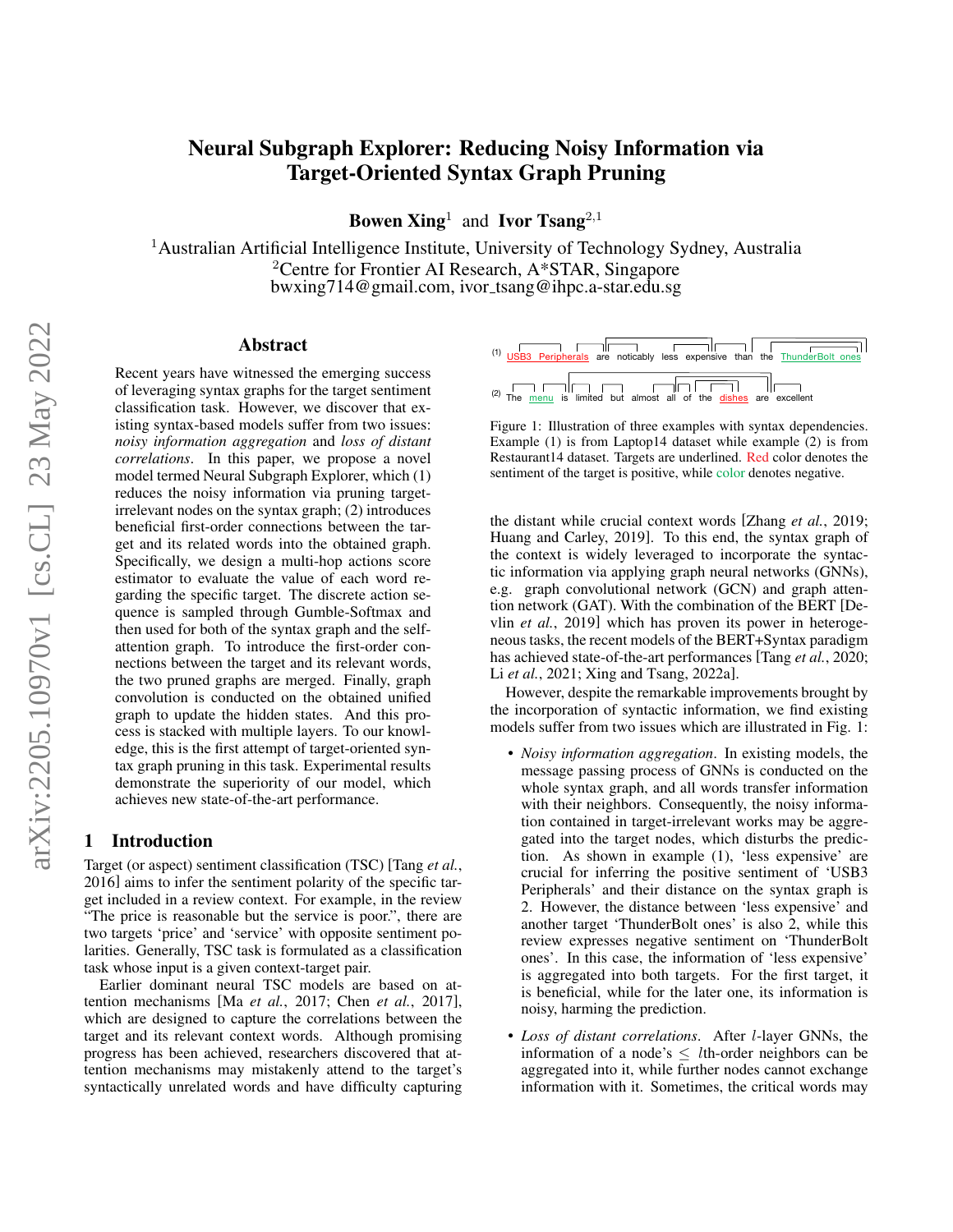be distant from the target on the syntax graph. Thus the target loses their crucial information. As shown in example (2), 'excellent' plays the key role in expressing the positive sentiment of 'dishes', while their distance is 4, which means that their correlation cannot be captured by the widely-adopted 2- or 3-layer GNNs [\[Zhang](#page-6-3) *et al.*, [2019;](#page-6-3) Tang *et al.*[, 2020;](#page-6-6) Li *et al.*[, 2021\]](#page-6-7).

To solve the first issue, target-irrelevant nodes are supposed to be removed from the syntax graph. For the second issue, an alternative solution is to increase the layer number of GNNs. However, this would lead to over-fitting problem and exacerbates the first issue. Another alternative is leveraging the fully-connected self-attention graph [Tang *et al.*[, 2020;](#page-6-6) Li *et al.*[, 2021\]](#page-6-7) to introduce first-order connections. In this case, massive correlative information between the words is introduced. Although the beneficial first-order connections between the target and its related words are introduced, the noisy ones between the target and noisy words are also integrated, which exacerbates the first issue. Thus we should introduce the beneficial first-order connections and eliminate the noisy first-order connections simultaneously.

In this paper, we argue that it is urgent to conduct targetoriented syntax pruning. On the one hand, it can reduce the noisy information via pruning the target-irrelevant nodes. On the other hand, pruning the syntax graph and self-attention graph then merging them can adaptively introduce the beneficial first-order connections between the target and its related words rather than all first-order correlations, which include the noisy ones. To this end, we propose Neural Subgraph Explorer, whose core is a stacked target-oriented syntax graph pruning layer. We design a multi-hop action score estimator to evaluate the contribution of each node regarding the target. And we leverage the Gumble-Softmax [\[Jang](#page-6-9) *et al.*[, 2017\]](#page-6-9) for stable and differentiable discrete action sampling. To obtain the first-order connections between the target and its related words, we apply the non-local self-attention to generate the fully-connected self-attention graph. Then the syntax graph and self-attention graph are pruned and merged into a unified graph, on which the proposed position weighted GCN is applied for message passing. Another advantage of introducing the self-attention graph is that it guarantees the connectivity of the obtained graph, resolving the potential issue that the pruned syntax graph has isolated nodes which harms the message passing. Experimental results on benchmark datasets show that our model achieves new state-of-theart performance, significantly surpassing existing models.

# 2 Methodology

The architecture of our model is illustrated in Fig. [2.](#page-1-0) We propose the position weighted GCN for graph message passing. And the core of our model is the proposed target-oriented syntax-graph pruning module. Next, we introduce the details.

### 2.1 Contextual and Syntactic Encoding

BERT Encoder. Following the up-to-date models [\[Wang](#page-6-10) *et al.*[, 2020;](#page-6-10) Tian *et al.*[, 2021a\]](#page-6-11), we employ BERT encoder to obtain the initial word hidden states. Given the review context word sequence  $x_1, x_2, ..., x_{N_c}$  and the target word sequence

<span id="page-1-0"></span>

Figure 2: The architecture of Neural Subgraph Explorer. SynGraph is obtained from off-the-shelf dependency parser.

 $a_1, ..., a_{N_t}$ , the input of BERT is the target-context pair:

$$
\langle [CLS]; x_1, x_2, ..., x_{N_c}; [SEP]; a_1, ..., a_{N_t}; [SEP] \rangle \tag{1}
$$

where  $N_c$  and  $N_t$  are the length of review context and target respectively, and  $\langle ; \rangle$  denotes sequence concatenation. Then we obtain the hidden state sequence of the review:  $\hat{H}_c = [h_1^c, ..., h_{N_c}^c] \in \mathbb{R}^{N_c \times d}$ , including the target word hidden states  $\hat{H}_t = [h_1^t, ..., h_{N_t}^t] \in \mathbb{R}^{N_t \times d}$ , where d denotes the dimension of the hidden state.

Position Weighted Graph Convolutional Network. Graph convolutional network (GCN) has been widely used to encode the syntax graph to integrate syntactic information into hidden states. In this work, based on standard GCN, we introduce a weight for each word to indicate its position relative to the target, forming the position-weighted GCN. By this means, the potential relative words for the target can be highlighted. Specifically, the node updating process can be formulated as:

$$
h_i^l = \text{ReLU}\left(\sum_{j=0}^N \frac{A_{ij}^{syn}(w_p^j W_g^l h_j^{l-1})}{d_i + 1} + b_g^l\right)
$$
  

$$
\mu_j = \frac{j - \tau}{N + 1}
$$
  

$$
w_p^j = 1 - |\mu_j|
$$
 (2)

where  $A^{syn}$  is the adjacent matrix derived from the dependency parsing result and  $A_{ij}^0 = 1$  if there is a dependency from node j to i;  $\mu_j$  is the relative offset between j-th word and the target and  $w_p^j$  is the position weight of j-th word;  $d_i$ denotes the degree of *i*−th node;  $W_g^l$  and  $b_g^l$  are parameters.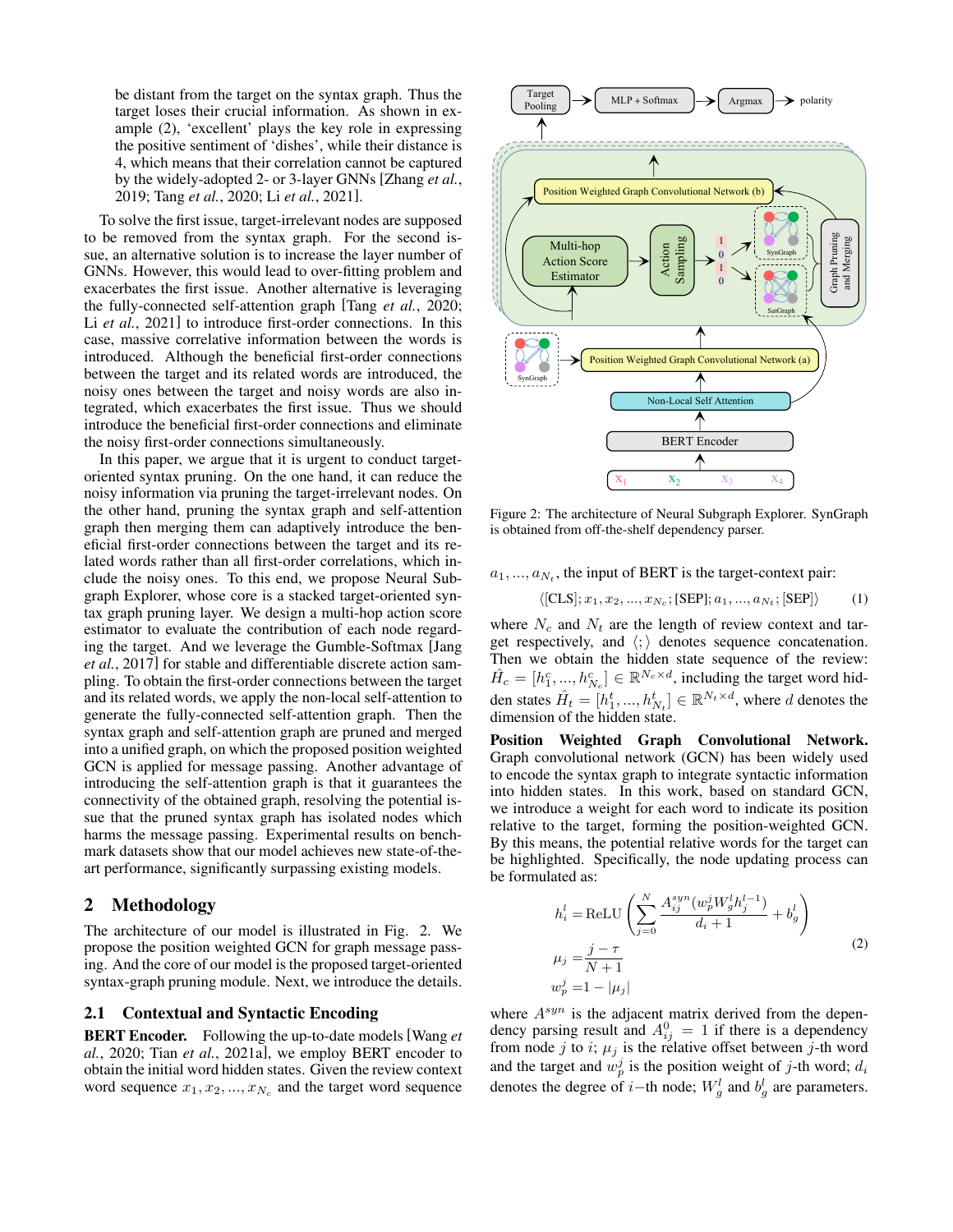If the target is a phrase,  $t - \tau$  is calculated with its left or right boundary index according to which side the word locates.

Now we obtain the syntax-enhanced context hidden states  $H_c$  and target hidden states  $H_t$ . And by applying mean pooling over  $H_t$ , we obtain the initial target representation  $r_t$ .

#### 2.2 Target-oriented Syntax Graph Pruning

The process of target-oriented syntax graph pruning includes four steps: (1) the multi-hop action score estimator evaluates the value of each word regarding the target, producing the degree that whether the word should be pruned or reserved; (2) the Gumble-Softmax is leveraged for differentiable discrete action sampling and generate the action sequence; (3) the action sequence is used to mask the adjacent matrix of the syntax graph and self-attention graph; (4) the position weighted GCN is adopted for message passing on the obtained graph, updating the hidden states. Next we present the details of each module following the above order.

#### Multi-hop Action Score Estimator

To decide whether a node on the graph should be pruned, each word is supposed to be assigned a score to represent its contribution for expressing the sentiment semantics of the given target. To this end, inspired from [Chen *et al.*[, 2017\]](#page-6-2), we design a multi-hop action score estimator. At each hop, it produces a gate score for each word and a summarized targetcentric context vector which is used at next hop. The details are given bellow:

$$
s_j^{t,t'} = W_s \left[ w_p^j h_j^{t,t'}, \mu_j, C_{t-1}, r_t \right] + b_s
$$
  
\n
$$
g_j^{t,t'} = \text{Sigmoid}(s_j^{t,t'})
$$
  
\n
$$
\alpha_j^t = \frac{\exp\left(s_j^{t,t'}\right)}{\sum_k^{N_c} \exp\left(s_k^{t,t'}\right)}
$$
  
\n
$$
I^{t,t'} = \sum_j^{N_c} \alpha_j^t w_j h_j^{t,t'}
$$
  
\n
$$
C_t = \text{GRU}(I^{t,t'}, C_{t-1})
$$

where  $W_s$  and  $b_s$  are parameters; GRU denotes gated recurrent unit.  $C_0$  is initialized as a zero vector.

Then the output gate  $g_j^{t,T'}$  of final step T' can derive

$$
p_{j,0}^{t} = 1 - g^{t,T'}, \ p_{j,1}^{t} = g_{j}^{t,T'} \tag{4}
$$

which represent the possibilities that node  $j$  should be pruned or reserved, respectively.

## Action Sampling

Now we have a problem of discrete action selecting. Although REINFFORCE algorithm [\[Williams, 1992\]](#page-6-12) are commonly used for this problem, it causes model instability and hard training. To this end, we leverage the Gumbel-Softmax [Jang *et al.*[, 2017\]](#page-6-9) trick for differentiable action sampling:

$$
act_j^t = \frac{\exp\left(\left(\log\left(p_{j,1}^t\right) + \epsilon_1\right) / \pi\right)}{\sum_{a=0}^1 \exp\left(\left(\log\left(p_{i,a}^t\right) + \epsilon_t\right) / \pi\right)}\tag{5}
$$

where  $\epsilon_t$  is randomly sampled from Gumbel distributionand  $\pi$  is the temperature coefficient which is set 0.1 in this work.  $act_j^t = 0$  denotes pruning while  $act_j^t = 1$  denotes reserving.

## Graph Pruning and Merging

Given the set of actions  $\{act_j^t\}_{i=1}^{N_c}$  corresponding to the context word, we use it to mask  $A^{syn}$ :

$$
A_{ij}^{syn,t} = act_j^t \cdot A_{ij}^{syn} \tag{6}
$$

where  $A^{syn,t}$  is the adjacent matrix of the pruned syntax graph of the t-th layer.

Now in the pruned syntax graph, some target-irrelevant nodes (words) are removed. However, the issue of *loss of distant correlations* is not tackled. Besides, the pruning operation on the whole syntax graph may lead to a potential problem that the pruned syntax graph may include isolated nodes, which hinders the message passing on the obtained graph.

To solve the above two issues, we propose to exploit the self-attention graph (SatGraph), which is a fully-connected semantic graph consisting of all words in the sentence and derived by the self-attention [\[Vaswani](#page-6-13) *et al.*, 2017]. Sat-Graph can provide the first-order connections between each two nodes. Therefore, merging the pruned SatGraph with the pruned SynGraph can not only guarantee the connectivity but also can directly connect the target with its related words, promoting the aggregation of target-related information, which is beneficial for prediction.

An intuitive way to obtain the self-attention graph is to retrieve the self-attention matrix at the last layer of BERT [\[De](#page-6-5)vlin *et al.*[, 2019\]](#page-6-5). However, considering the self-attentions in BERT $_{BASE}$  (BERT $_{LARGE}$ ) are 12-head (16-head), and the word representations are segmented into 12 (16) *local* subspaces, one of the 12 (16) self-attention matrices can only reflect the *local* word correlations in the *local* subspace rather than general global semantic space in which the subsequent modules work. Therefore, due to the segmentation bias between the multi-head *local* subspaces and the general *global* semantic space, the self-attention matrix derived by BERT cannot be used for the self-attention graph.

To this end, we add a non-local self-attention layer between BERT and position weighted GCN, as shown in Fig. [2,](#page-1-0) to obtain the *global* self-attention matrix  $A^{sat} \in \mathbb{R}^{N_c \times N_c}$  representing the correlations between words in the general semantics space which is consistent with subsequent modules. Specifically,  $A^{sat}$  is obtained as follows:

$$
A^{sat} = \text{Softmax}\left( (\hat{H}_c M_q)(\hat{H}_c M_k)^{\mathsf{T}} / \sqrt{d} \right) \tag{7}
$$

Then the updated hidden states are obtained by:

$$
\widetilde{H_c} = A^{sat} \hat{H}_c M_v \tag{8}
$$

where  $M_q$ ,  $M_k$ ,  $M_v \in \mathbb{R}^{d \times d}$  are parameters. And then  $\widetilde{H_c}$  is fed to the position weighted GCN before the target-oriented syntax graph pruning layer.

Then we prune SatGraph in the same way as SynGraph and merge them:

$$
A_{ij}^{sat,t} = act_j^t \cdot A_{ij}^{sat}
$$
  
\n
$$
A^t = (A^{syn,t} + A^{sat})/2
$$
\n(9)

In this process, not only the beneficial first-order connections are introduced, but also the noisy first-order connections are removed duo to pruning operation on SatGraph. Then  $A<sup>t</sup>$  will be used for messaging passing later.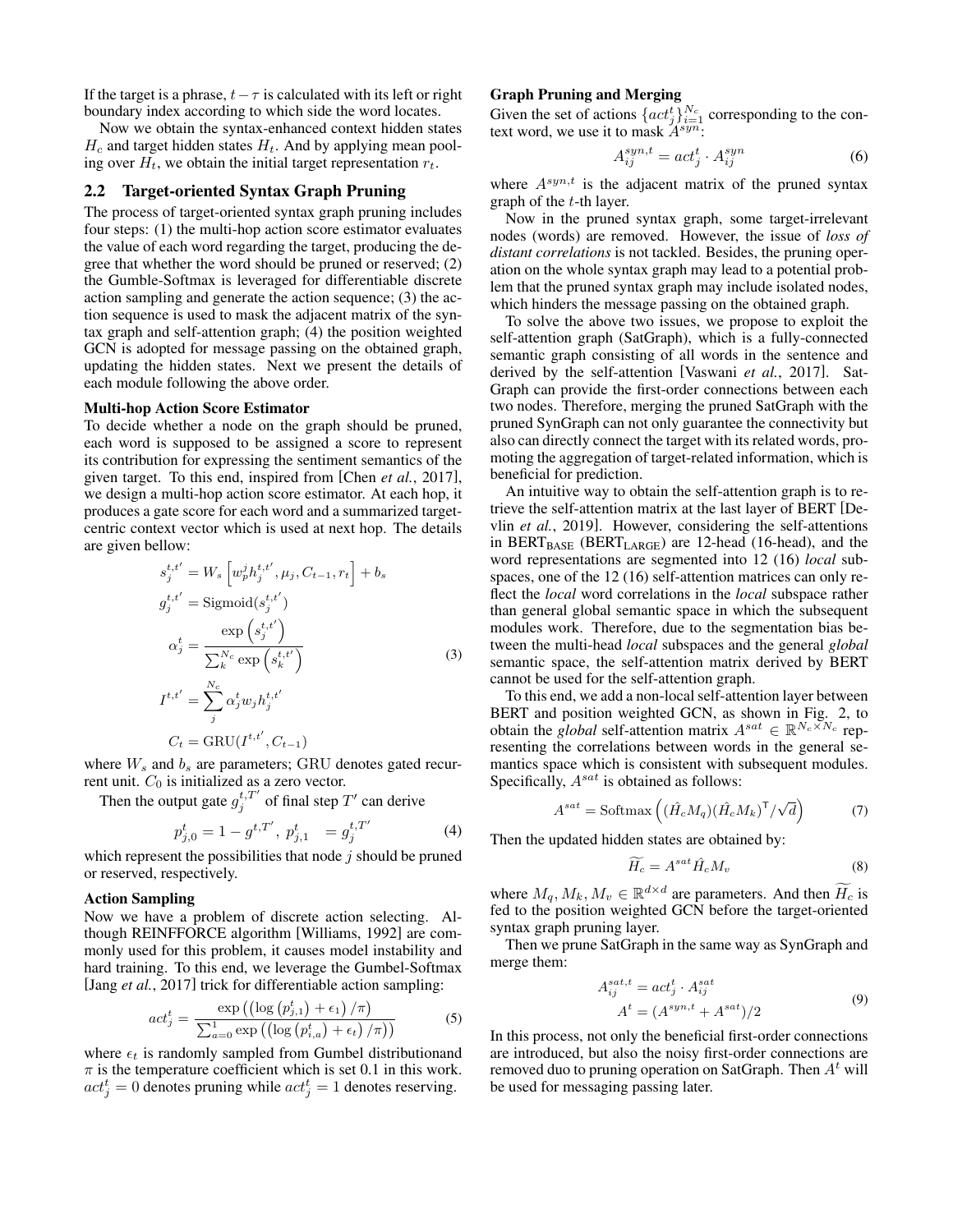#### Node Updating

For message passing on the obtained graph, we apply another position weighted GCN (noted as (b) in Fig. [2\)](#page-1-0) over  $A<sup>t</sup>$ .

## Multi-layer Stacking

In order to let our model gradually improve the graph pruning and learn deep features, we stack the target-oriented syntax graph pruning module in a multi-layer manner.

# 2.3 Prediction and Training

After T layers of target-oriented syntax graph pruning, we obtain the final representations of each context word, which includes  $N_t$  target words. We apply mean pooling over all target words to generate the final target representation, getting the final target representation  $R_t$ 

Then we fed  $R_t$  to a multi-layer perception (MLP) and then  $softmax$  for classification:

$$
P = \text{softmax}\left(W_c^1 (W_c^2 R_a + b_c^2) + b_c^1\right) \tag{10}
$$

Finally, by applying  $\arg \max$  on the class vector  $P$ , we can get the produced sentiment polarity of the target in the review.

Given  $D$  training samples, the training objective is:

$$
\ell = -\sum_{i=1}^{D} \sum_{c \in C} I(y = c) \log(P(y = c))
$$
 (11)

where  $y$  is the ground-truth class,  $I$  is an indicator function, and  $\mathcal C$  denotes the sentiment polarity class set.

## 3 Experiment

## 3.1 Experimental Setup

#### Dataset

We conduct experiments on three public benchmark datasets to obtain reliable and authoritative results. Restaurant14 and Laptop14 are from [\[Pontiki](#page-6-14) *et al.*, 2014], and Restaurant15 is from [\[Pontiki](#page-6-15) *et al.*, 2015]. We pre-process the datasets following the same way as previous works [\[Zhang](#page-6-3) *et al.*, 2019; Wang *et al.*[, 2020;](#page-6-10) Tian *et al.*[, 2021a\]](#page-6-11). The statistics of all datasets are shown in Table [1.](#page-3-0)

<span id="page-3-0"></span>

| <b>Dataset</b> | Positive                       |     | Neutral |     | Negative |             |
|----------------|--------------------------------|-----|---------|-----|----------|-------------|
|                | Test Train Test Train<br>Train |     |         |     |          | <b>Test</b> |
| Laptop14       | 994 341                        |     | 464     | 169 | 870      | 128         |
| Restaurant 14  | 2164                           | 728 | 637     | 196 | 807      | 196         |
| Restaurant15   | - 912                          | 326 | 36      | 34  | 256      | 182         |

Table 1: Dataset statistics of the three datasets.

#### Implementation Details

We adopt the  $BERT_{BASE}$  uncased version as the BERT encoder and it is fine-tuned in the experiments. We train our Neural Subgraph Hunter using AdamW optimizer. The dependency parser used in our experiments is from spaCy toolkit<sup>[1](#page-3-1)</sup>. In our experiments, the dimension of hidden units are 768. The dropout rate for BERT encoder is 0.1, while the dropout rate for other modules is 0.3. The batch size is 16 and epoch number is 30. The learning rates are 1e-5, 5e-5, 3e-5 for Lap14, Res14 and Res15 datasets respectively. The weight decay rages are 0.05 for Res14 and Res15 datasets while 0.001 for Lap14 datasets. The layer number of the position weighted GCN (a) and (b)are both 2. The hop number of the multi-hop action score estimator is 3. The layer number of target-oriented syntax graph pruning is 2. And our source code is available at [https://github.com/](https://github.com/XingBowen714/Neural-Subgraph-Explorer) [XingBowen714/Neural-Subgraph-Explorer](https://github.com/XingBowen714/Neural-Subgraph-Explorer).

Accuracy (Acc) and Macro-F1 (F1) are used as evaluation metrics. Since there is no official validation set for the datasets, we report the average results over three random runs.

#### Baselines for Comparison

The baselines can be divided into four categories regarding whether BERT and syntax are leveraged:

(A) BERT  $\times$  Syntax  $\times$ : 1. IAN [Ma *et al.*[, 2017\]](#page-6-1) separately encodes the target and context, then models their interactions through an interactive attention mechanism. 2. RAM [\[Chen](#page-6-2) *et al.*[, 2017\]](#page-6-2) uses a GRU attention mechanism to recurrently extracts the target-related semantics.

(B) BERT  $\times$  Syntax  $\checkmark$ : 3. ASGCN [Zhang *et al.*[, 2019\]](#page-6-3) utilizes GCN to leverage syntactic information. 4. BiGCN [\[Zhang and Qian, 2020\]](#page-6-16) employs GCN to convolute over hierarchical syntactic and lexical graphs.

(C) BERT  $\checkmark$  Syntax  $\times$ : 5. BERT-SPC [\[Devlin](#page-6-5) *et al.*, 2019] takes the concatenated context-target pair as input and uses the output hidden state of [CLS] token for classification. 6. AEN-BERT [Song *et al.*[, 2019\]](#page-6-17) employs multiple attention layers to learn target-context interactions.

(D) BERT  $\checkmark$  Syntax  $\checkmark$ : 7. ASGCN+BERT [\[Zhang](#page-6-3) *et al.*, [2019\]](#page-6-3). Since the backbone of our Neural Subgraph Explore is BERT+GCN, we augment the ASGCN model with BERT encoder to form a baseline. 8. KGCapsAN-BERT [\[Zhang](#page-6-18) *et al.*[, 2020\]](#page-6-18) utilizes multi-prior knowledge to guide the capsule attention process and use a GCN-based syntactic layer to integrate the syntactic knowledge. 9. R-GAT+BERT [\[Wang](#page-6-10) *et al.*[, 2020\]](#page-6-10) uses the relational graph attention network to aggregate the global relational information from all context words into the target node representation. 10. DGEDT-BERT [Tang *et al.*[, 2020\]](#page-6-6) employs a dual-transformer network to model the interactions between the flat textual knowledge and dependency graph empowered knowledge. 11. A-KVMN+BERT [Tian *et al.*[, 2021b\]](#page-6-19) uses a key-value memory network to leverage not only word-word relations but also their dependency types. 12. BERT+T-GCN [\[Tian](#page-6-11) *et al.*, [2021a\]](#page-6-11) leverages the dependency types in T-GCN and uses an attentive layer ensemble to learn the comprehensive representation from different T-GCN layers. 13. DualGCN+BERT [Li *et al.*[, 2021\]](#page-6-7) uses orthogonal and differential regularizers to model the interactions between semantics and syntax.

Note that all of the BERT encoders in baselines are BERTbase uncased version, the same as ours. And for fair comparison, we reproduce the average results of R-GAT+BERT, A-KVMN+BERT, BERT+T-GCN and DualGCN+BERT on three random runs because they report the best results rather than average results in their original paper.

<span id="page-3-1"></span><sup>1</sup> https://spacy.io/.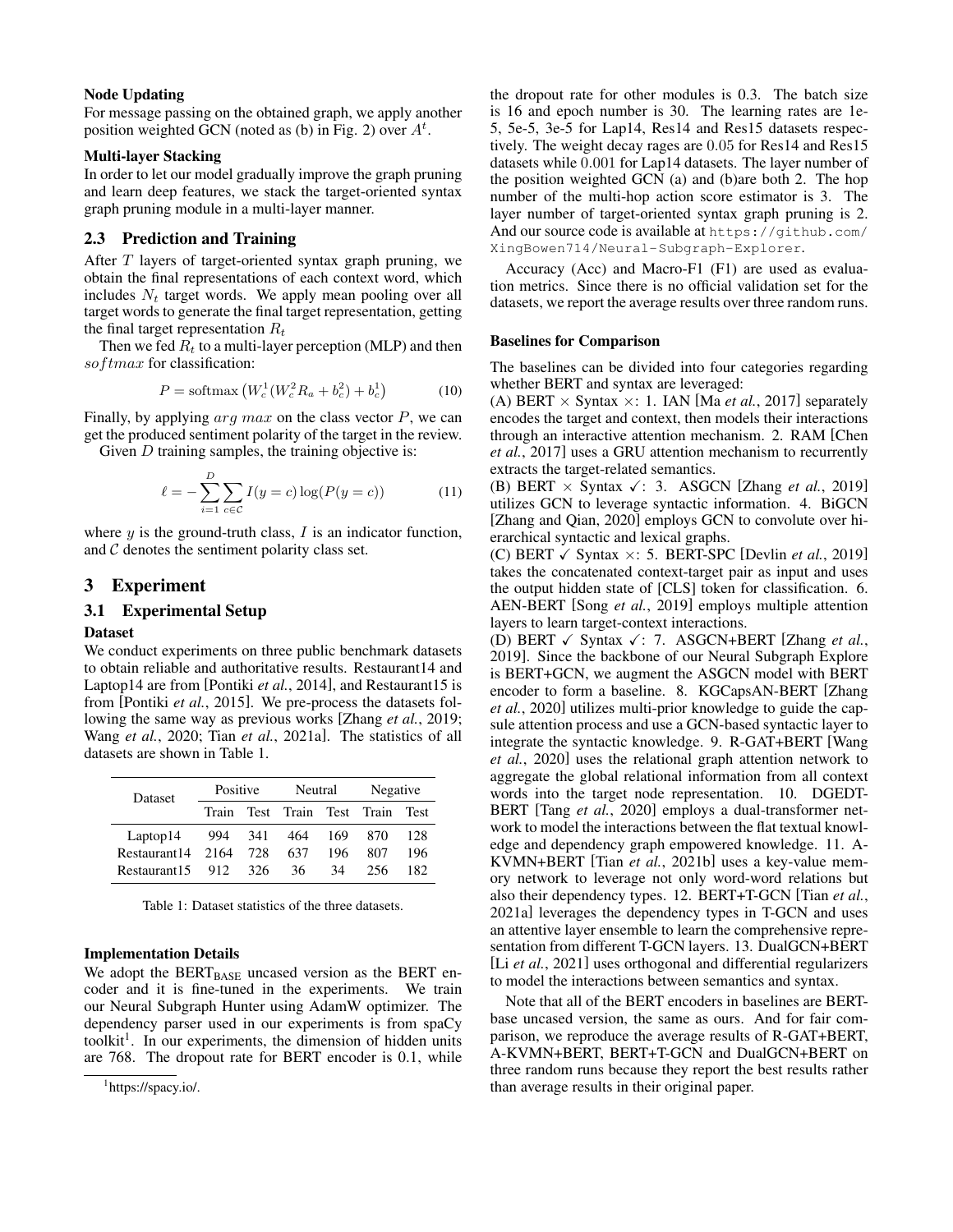<span id="page-4-0"></span>

| Model                                                     | Laptop14   |          | Restaurant14 |          | Restaurant15 |          |
|-----------------------------------------------------------|------------|----------|--------------|----------|--------------|----------|
|                                                           | Acc $(\%)$ | $F1(\%)$ | Acc $(\%)$   | $F1(\%)$ | Acc $(\%)$   | $F1$ (%) |
| $IAN^{\ddagger}$ [Ma <i>et al.</i> , 2017]                | 72.05      | 67.38    | 79.26        | 70.09    | 78.54        | 52.65    |
| RAM <sup><math>‡</math></sup> [Chen <i>et al.</i> , 2017] | 74.49      | 71.35    | 80.23        | 70.80    | 79.30        | 60.49    |
| ASGCN [Zhang et al., 2019]                                | 75.55      | 71.05    | 80.77        | 72.02    | 79.89        | 61.89    |
| BiGCN [Zhang and Oian, 2020]                              | 74.59      | 71.84    | 81.97        | 73.48    | 81.16        | 64.79    |
| BERT-SPC [Devlin et al., 2019]                            | 78.47      | 73.67    | 84.94        | 78.00    | 83.40        | 65.00    |
| AEN-BERT [Song et al., 2019]                              | 79.93      | 76.31    | 83.12        | 73.76    |              |          |
| ASGCN+BERT <sup>†</sup> [Zhang et al., 2019]              | 78.92      | 74.35    | 85.87        | 79.32    | 83.85        | 68.73    |
| KGCapsAN-BERT [Zhang et al., 2020]                        | 79.47      | 76.61    | 85.36        | 79.00    |              |          |
| R-GAT+BERT <sup>†</sup> [Wang et al., 2020]               | 79.31      | 75.40    | 86.10        | 80.04    | 83.95        | 69.47    |
| DGEDT-BERT [Tang et al., 2020]                            | 79.8       | 75.6     | 86.3         | 80.0     | 84.0         | 71.0     |
| $A-KVMN+BERT^{\dagger}$ [Tian et al., 2021b]              | 79.20      | 75.76    | 85.89        | 78.29    | 83.89        | 67.88    |
| BERT+T-GCN <sup>†</sup> [Tian et al., 2021a]              | 80.56      | 76.95    | 85.95        | 79.40    | 84.81        | 71.09    |
| DualGCN+BERT <sup>†</sup> [Li et al., 2021]               | 80.83      | 77.35    | 86.64        | 80.76    | 84.69        | 71.58    |
| Neural Subgraph Explorer (ours)                           | 82.13      | 78.51    | 87.35        | 82.04    | 86.29        | 74.43    |

Table 2: Performances comparison (in %).  $\dagger$  indicates we reproduce the results using the official source code, and  $\dagger$  denotes that the results are retrieved from [Zhang *et al*., 2019]. Our Neural Subgraph Explorer outperforms previous SOTA models and corresponding baselines on all datasets, being statistically significant ( $p < 0.05$  under t-test.)

## 3.2 Main Results

The performances of our Neural Subgraph Explorer and baselines are shown in Table [2.](#page-4-0) We can observe that BERT can significantly boost the performance while integrating syntactic information into BERT-based models can bring further significant improvement. And the best-performing models are all based on BERT+Syntax paradigm.

However, state-of-the-art models neglect the problem that not all words are useful for expressing the sentiment of the specific target, and they just adopt GNNs to conduct message passing on the whole syntax graph. As a result, the noisy information from the target-irrelevant words is aggregated into the target's and its related words' node representation, which affects the prediction of the specific target's sentiment. To overcome this problem, we propose a Neural Subgraph Explorer model which can adaptively and dynamically prune the noisy nodes corresponding to the target-irrelevant words. As shown in Table [2,](#page-4-0) our model achieves new state-of-theart performance, obtaining consistent improvements over all baselines in terms of both Acc and F1. Specifically, our model surpasses previous best scores by 1.30%, 0.71%, and 1.16% in terms of Acc on Lap14, Res14, and Res15 datasets, respectively. And in terms of F1, our model surpasses previous best scores by 1.16%, 1.28%, and 3.44% on Lap14, Res14, and Res15 datasets, respectively. All the improvements are attributed to the discarding of noisy information via pruning noisy nodes on the vanilla syntax graph and introducing firstorder dependency to facilitate the aggregation of distant while crucial target-related information.

#### 3.3 Ablation Study

We conduct ablation experiments to look into Neural Subgraph Explorer and investigate how it works well. The experiment results are shown in Table [3.](#page-4-1)

<span id="page-4-1"></span>

| Variants          | Laptop14          |                   | Restaurant14      |                   | Restaurant 15     |                   |
|-------------------|-------------------|-------------------|-------------------|-------------------|-------------------|-------------------|
|                   | Acc               | F1                | Acc               | F1                | Acc               | F1                |
| <b>Full Model</b> | 82.13             | 78.51             | 87.35             | 82.04             | 86.29             | 74.43             |
| <b>NoPrune</b>    | 79.52             | 75.70             | 86.04             | 79.77             | 84.50             | 70.83             |
|                   | $\downarrow$ 2.61 | $\downarrow$ 2.81 | $\downarrow$ 1.31 | $\downarrow$ 2.27 | $\downarrow$ 1.78 | $\downarrow$ 3.60 |
| RandPrune         | 80.67             | 76.97             | 86.49             | 80.44             | 84.75             | 72.10             |
|                   | $\downarrow$ 1.46 | $\downarrow$ 1.54 | $\downarrow$ 0.86 | $\downarrow$ 1.60 | $\downarrow$ 1.54 | $\downarrow$ 2.33 |
| NoMerge           | 81.61             | 78.25             | 87.05             | 81.64             | 85.79             | 73.29             |
|                   | $\downarrow$ 0.52 | $\downarrow$ 0.26 | $\downarrow$ 0.30 | $\downarrow$ 0.40 | $\downarrow$ 0.50 | $\downarrow$ 1.14 |

Table 3: Results of ablation experiments.

We first study the effect of target-oriented syntax graph pruning via removing the pruning operation. In practice, we achieve this by setting all  $act_i^t$  as 1 and this variant is termed NoPrune. From Table [3](#page-4-1) we can observe that NoPrune obtains much poorer results compared with the full model. The reason is that without noisy node pruning, the main advantage of Neural Subgraph Explorer is lost and the noisy information conveyed in the target-irrelevant nodes harms the prediction.

Then we study the effect of multi-hop action score estimator, which determines whether a word should be pruned. We design a variant named RandPrune, which assigns a random value to each  $g_i^{t,T'}$ . Therefore, the nodes in the syntax graphs are randomly pruned. From Table [3](#page-4-1) we can find that RandPrune is significantly inferior to the full model. This is because without the multi-hop action score estimator, Rand-Prune cannot identify the crucial words that contribute to the expression of the target's sentiment, and the words it prunes may be the critical words and it may reserve the noisy words that harm the prediction.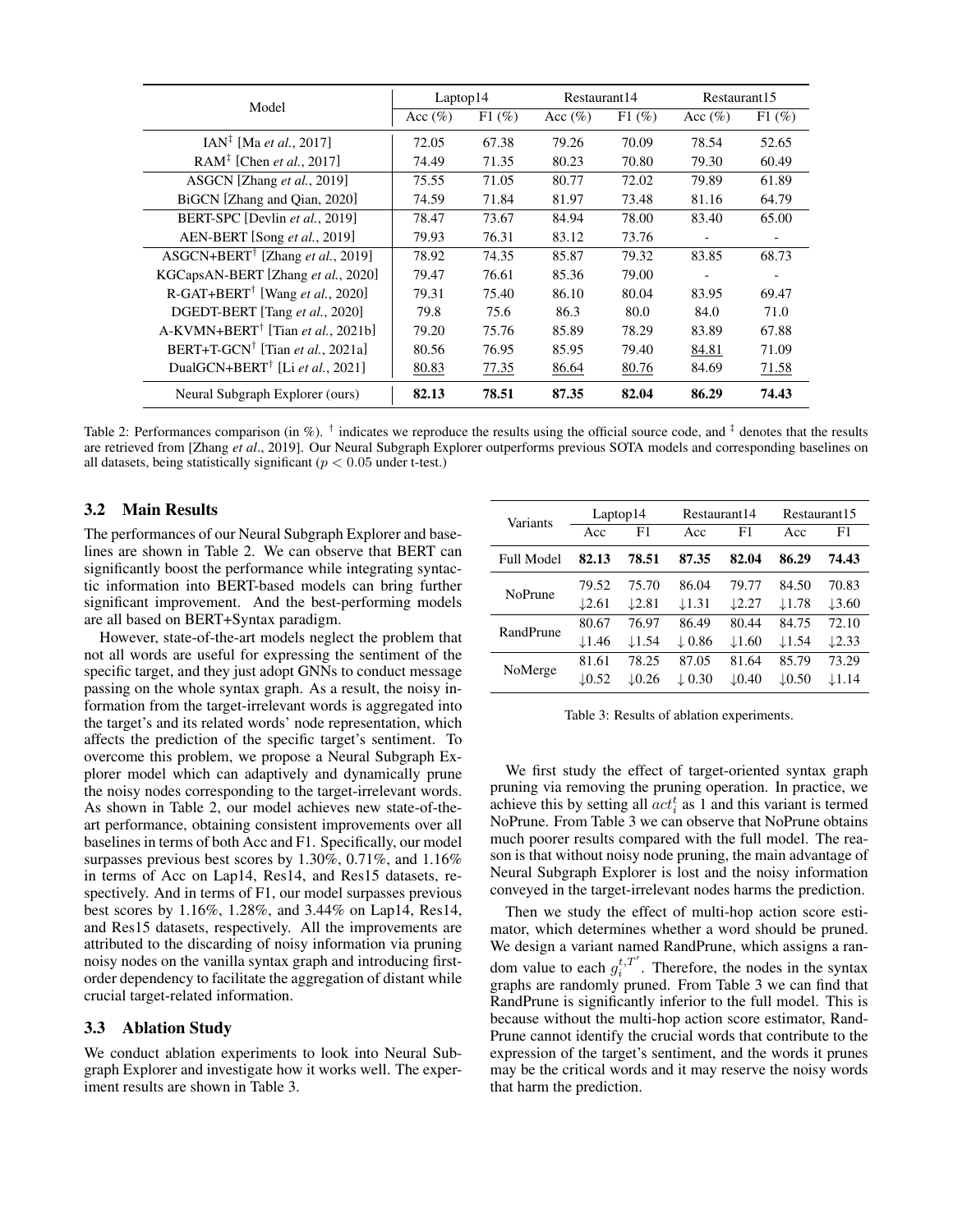<span id="page-5-0"></span>

Figure 3: The impact of the number of pruning layers.

<span id="page-5-1"></span>

Figure 4: The impact of layer number of position weighted GCN.

Finally, we investigate the effect of graph merging via designing a variant termed NoMerge, in which the pruned Syn-Graph is directly used for message passing. From Table [3](#page-4-1) we can find that NoMerge has a considerable results drop compared with the full model. This proves the effectiveness of merging the pruned SynGraph and pruned SatGraph, which can introduce first-order connections to facilitate the information aggregation of distant target-related words and guarantee the connectivity of the obtained graph.

#### 3.4 Investigation of Layer Number

#### #Target-oriented Syntax Graph Pruning

To investigate the impact of layer number of target-oriented syntax graph pruning, we vary the value of  $T$  from 0 to 4 and illustrate the corresponding Accuracy and Macro-F1 in Fig. [3.](#page-5-0)  $T = 0$  denotes there is no target-oriented syntax graph pruning. As a result, the worst performances are obtained. With  $T$  increasing from 0 to 2, the performances increase then reach the peaks. However, continuously increasing  $T$  results in the drop of results. There are two reasons. The first one is that too large  $T$  makes it more difficult to train the model due to a large number of parameters. The other one is that since there is a linear relationship between  $T$  and the total GCN layer number of Neural Subgraph Explorer, too large T causes the over-smoothing problem due to too much node aggregation, losing the specific and important features.

## #Position weighted GCN

For each position weighted GCN in our model, the layer number  $T'$  denotes that after the  $T'$ -layer GCN, the information of node *i* can be aggregated into node *j* if node *i* is node *j*'s *t*'thorder neighbor and  $t' < T'$ . When  $T' = 1$ , only a node's directly adjacent nodes can transfer information with it, which is intuitively insufficient for capturing the sentiment features for the target. And as shown in Fig. [4,](#page-5-1)  $T' = 1$  results in the

worst performances. However, too large  $T'$  also has a negative impact on performances because too many GCN layers bring the over-fitting and over-smoothing problem. Finally, as illustrated in Fig. [4,](#page-5-1) the 2-layer position weighted GCN obtains the best results for our Neural Subgraph Explorer.

## 4 Related Works

In recent years, dominant TSC models are all based on neural networks which can automatically learn representations. And attention mechanisms [Wang *et al.*[, 2016;](#page-6-20) Ma *et al.*[, 2017;](#page-6-1) Chen *et al.*[, 2017;](#page-6-2) Tang *et al.*[, 2019;](#page-6-21) Xing *et al.*[, 2019\]](#page-6-22) are widely utilized to capture the target-related words. [Ma *[et al.](#page-6-1)*, [2017\]](#page-6-1) propose an interactive attention mechanism to model the mutual interactions between target and context. [\[Chen](#page-6-2) *et al.*[, 2017\]](#page-6-2) propose a GRU-based attention mechanism to aggregate the target-centric semantics.

Recently, researchers discovered that only relying on attention mechanism is insufficient for TSC, especially for the cases in which the target is distant to its related words. To this end, a bunch of GNN-based models [\[Zhang](#page-6-3) *et al.*, 2019; Tang *et al.*[, 2020;](#page-6-6) [Huang](#page-6-23) *et al.*, 2020; Tian *et al.*[, 2021a;](#page-6-11) Li *et al.*[, 2021;](#page-6-7) [Xing and Tsang, 2021;](#page-6-24) Wang *et al.*[, 2020;](#page-6-10) [Xing and Tsang, 2022a;](#page-6-8) [Xing and Tsang, 2022b\]](#page-6-25) are designed to encode the syntactic information for capturing the dependencies between the target and the crucial words. [\[Huang](#page-6-23) *et al.*[, 2020\]](#page-6-23) propose a GAT-based model to leverage the syntactic information via applying GAT on the syntax graph, which is obtained from an off-the-shelf dependency parser. [Li *et al.*[, 2021\]](#page-6-7) propose a dual-GCN architecture to model the semantic and syntactic information. Besides, the orthogonal regularizer and the differential regularizer are proposed to learn deeper correlations between the words. And with the power of BERT, the models based on BERT+Syntax paradigm have achieved state-of-the-art performances.

However, since existing models apply GNNs on the whole syntax graph, they suffer from two problems: *noisy information aggregation* and *loss of distant correlations*. In this paper, we propose a novel model termed Neural Subgraph Explorer to solve these two problems.

## 5 Conclusion

This paper proposes a novel Neural Subgraph Explorer model to tackle the target sentiment classification task. On the one hand, it can discard the noisy information contained in the noisy words regarding the given target through the stacked target-oriented syntax graph pruning module. On the other hand, it introduces first-order connections between the target and the crucial words via merging the pruned self-attention graph with the pruned syntax graph. In this way, more useless information can be removed and more crucial information can be captured. Finally, experiments are conducted on benchmark datasets and the effectiveness of our model has been proven.

## Acknowledgements

This work was supported by Australian Research Council Grant (DP180100106 and DP200101328). Ivor W. Tsang was also supported by A<sup>∗</sup>STAR Centre for Frontier AI Research.